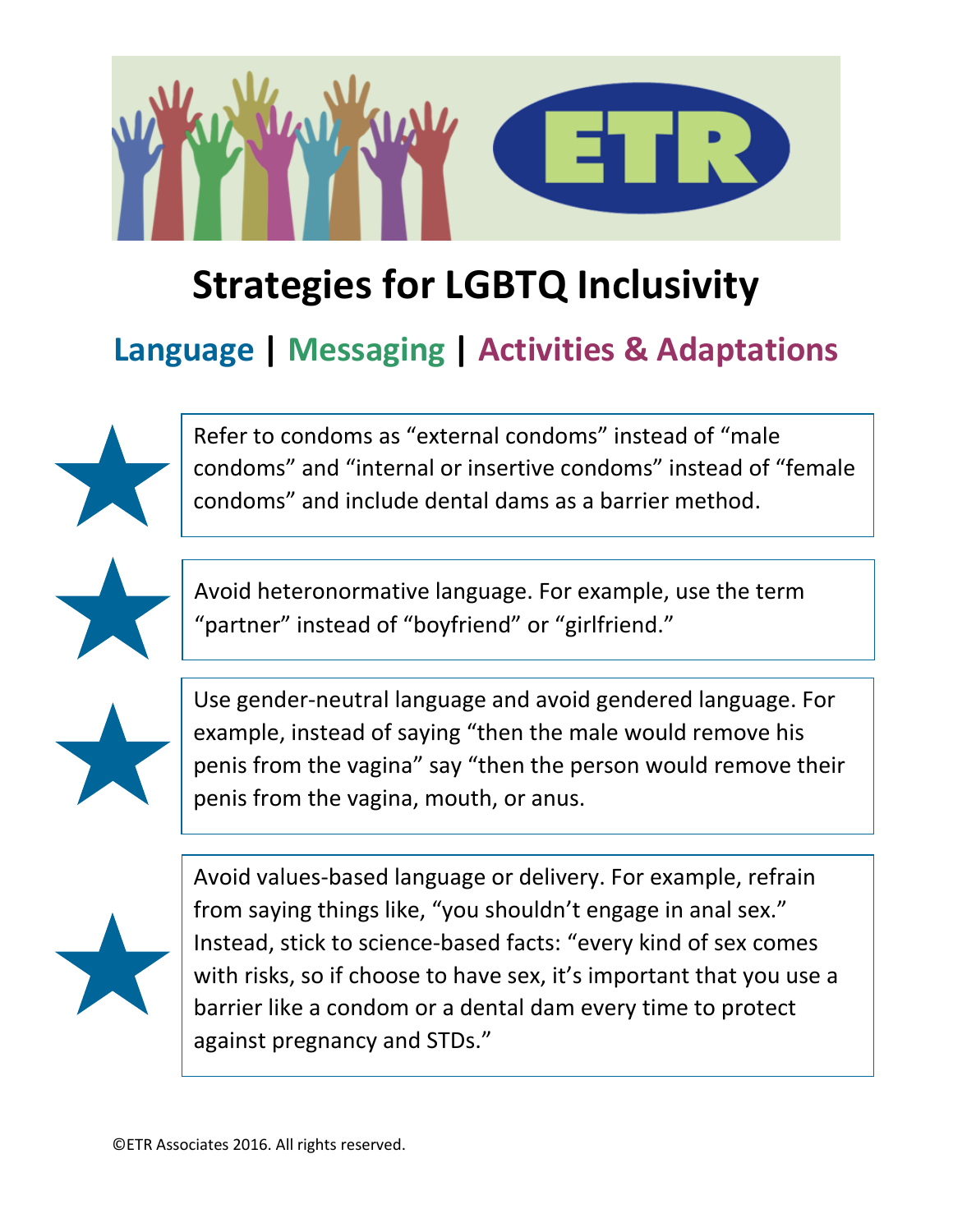

Clarify that "sex" means oral, anal, or vaginal sex. If it is assumed that "sex" only means vaginal sex then some youth who do not engage in vaginal sex might think that the knowledge and skills being learned are not applicable.



Clarify that identifying as LGBTQ doesn't mean that you don't have to worry about pregnancy. Anyone who has "penis in vagina" sex is at risk for pregnancy.



When discussing contraceptives, don't assume that youth who identify as LGBTQ don't have to worry about contraceptives. Clarify to the students, "it's not who you are or who you love that puts you at risk for pregnancy, but the behaviors you engage in."



As you discuss different families and what family structures look like, include examples of LGBTQ families. Avoid the assumption that every young person has one mother and one father.



Respond quickly and clearly to offensive or homophobic remarks or slurs. Send a clear and consistent message that it's never ok to be disrespectful to someone based on their sexual orientation, gender identity, or gender expression.